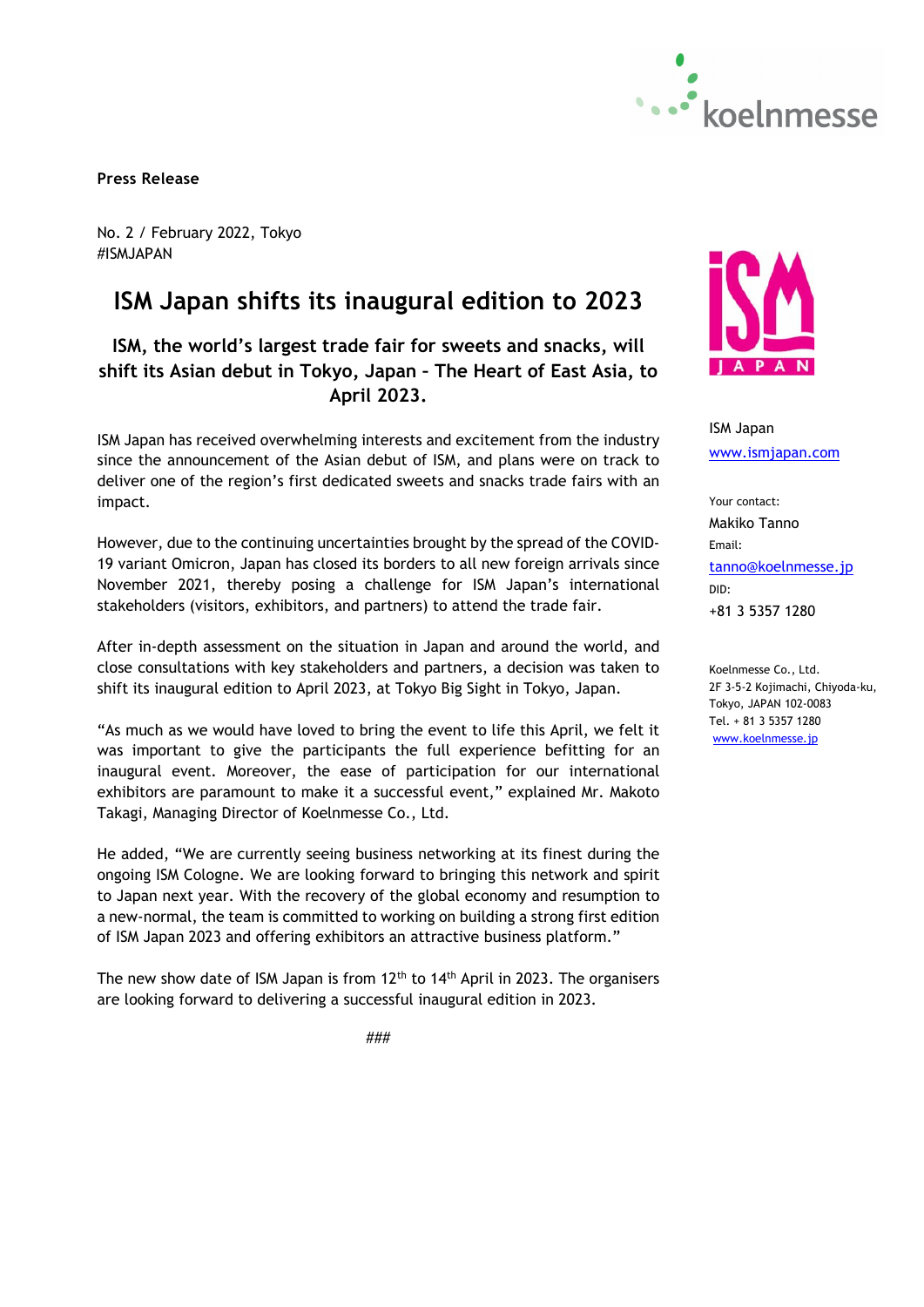#### **About ISM Japan**

ISM Japan is the first dedicated showcase for the sweets and snacks industry in East Asia. The inaugural edition will take place from 12 to 14 April 2023, at Tokyo Big Sight. The event will feature manufacturers, producers, wholesalers, distributors, importers, exporters, brokers, and OEM private labels of the following: sweets and confectionery, salted snacks, baked snacks, specialty snacks, frozen snacks, and raw ingredients. Two featured zones include the Specialty Market Zone – presenting free-from, organic, halal and functional products, and the Technology Zone – spotlighting the latest processing and packaging technologies for sweets and snacks.

#### **About ISM**

ISM is the world's largest trade fair for sweets and snacks. Yearly, more than 1.600 exhibitors from 76 countries and around 38.000 visitors come to ISM. The world's leading trade fair for sweets and snacks brings together all internationally relevant market participants from industry and trade on this scale and is one of most important business hubs, export drivers and innovation platforms for the confectionery industry. A successful combination between impulses and innovations, exciting networking, first-class exhibitors, and competent visitors forms an offer that is unique around the globe. Heart and soul: In conjunction with ProSweets Cologne, the international supplier trade fair for the sweets and snacks industry, ISM represents the entire industrial value chain.

The 52nd edition of ISM is scheduled to take place from 29 January to 1 February 2023.

#### **Koelnmesse - Global Competence in Food and FoodTec**

Koelnmesse is an international leader in organising trade fairs in the food and beverage segment. Events such as Anuga and ISM are established, world-leading trade fairs, hosted in Cologne/Germany. Anuga HORIZON in 2022 will mark the launch of an additional event format dedicated to food industry innovations in Cologne. In addition to the events at its Cologne headquarters, Koelnmesse also stages numerous food trade fairs with different sector-specific areas of focus and content in further key markets across the world, including Brazil, China, India, Japan, Columbia, Thailand and the United Arab Emirates. These global activities enable Koelnmesse to offer its customers bespoke events and leading regional trade fairs in a variety of markets, thus creating the foundation for sustainable international business. Koelnmesse is also ideally positioned in the field of food technology with its leading international trade fairs Anuga FoodTec and ProSweets Cologne and its global network of satellite events.

Further information is available at: https://www.ism-cologne.com/fair/industrytrade-fairs/

**The next events under ISM network:**  ISM Middle East – The heart of sweets and snacks in the Middle East 08.11 – 10.11.2022, Dubai, United Arab Emirates

ISM – The world's largest trade fair for sweets and snacks 29.01 – 01.02.2023, Cologne, Germany

ProSweets Cologne – The international supplier fair for the sweets and snacks industry 29.01. – 01.02.2023, Cologne, Germany